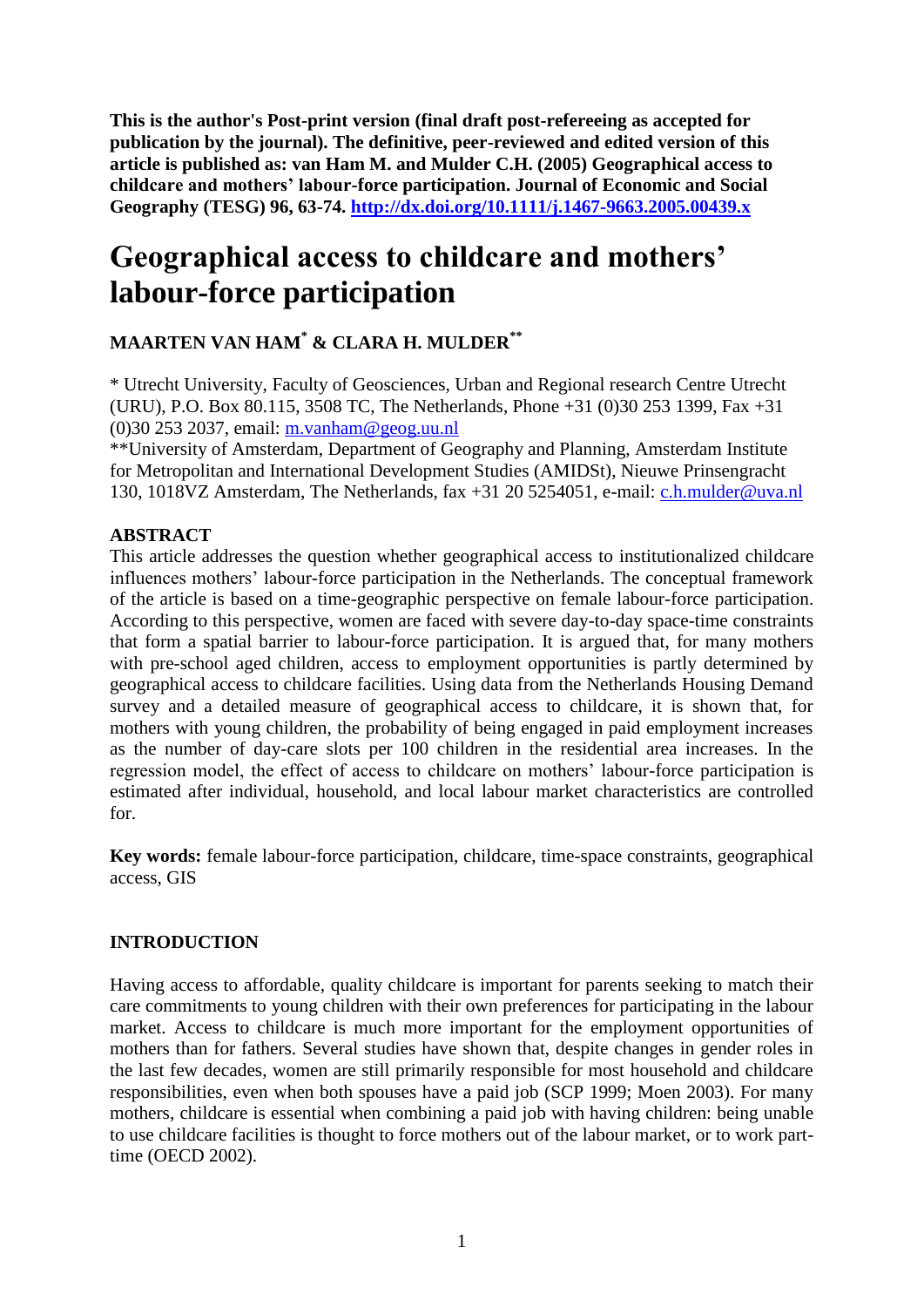Most research on the effects of the provision of childcare on mothers' labour-force participation focuses on the affordability of childcare (see, for example, Berger & Black 1992; Blau & Robbins 1988, 1989, 1991; Blau & Hagy 1998; Connely 1991, 1992). Following Heckman (1974), the costs of childcare are usually treated as a reduction in female wages. The underlying idea is that, if a large share of the income generated by paid employment has to be spent on childcare, working is simply not worthwhile. Most of the empirical tests that have set out to investigate the relationship between the costs of childcare and mothers' labourforce participation have found the expected negative association.

Given the fact that most existing research on the effect of childcare on mothers' labour-force participation has a background in labour economics, the focus on affordability of childcare is understandable. However, if mothers are to be able to use childcare, it should be not only affordable, but also available. Several authors have suggested that geographical access to childcare facilities is an important factor determining access to employment opportunities for mothers with young children (see Truelove 1996; Kwan 1999a 1999b). Mothers with good geographical access to childcare facilities can be expected to have more opportunities to combine having children with a paid job and therefore participate more often on the labour market. Only a few studies have actually included some measure of geographical access to childcare in their models. For the Netherlands, Van Dijk and Siegers (1996) found a positive effect of the availability of childcare in the municipality of residence on female labour participation using 1988 data. For Germany, Kreyenfeld and Hank (2000) found no effect, while Büchel and Spiess (2002) found a positive effect using data from the same panel study.

The Netherlands market for childcare is characterized by a high level of government regulation in contrast with, for example, the United States market for childcare, where market forces prevail. The Netherlands government provides a large share of the childcare facilities and government-pricing policies ensure that parents pay roughly the same amount for institutionalized childcare throughout the country (Van Dijk & Siegers 1996). Although geographical variation in financial barriers to institutionalized childcare facilities is slight, geographical variation in their availability is substantial (NUK 2001). Geographical differences in demand alone are not capable of explaining childcare provision's geographical variation; it is also caused by differences in the budgetary priorities of the municipal councils providing (most of) the care (Turksema 2000).

This article addresses the question whether geographical access to institutionalized childcare influences mothers' labour-force participation in the Netherlands. The article contributes to the existing empirical studies in two ways. First, by conceptualizing the mechanism by which geographical access to childcare influences mothers' labour force participation. By applying a time-geographic perspective, geographical access to childcare is placed in a broader framework of geographical barriers to female labour-force participation. Second, by using a detailed measure of geographical access to childcare to test whether access influences mothers' labour-force participation. In the empirical part of the paper, the focus is on institutionalized childcare alone.

Geographical access to childcare is included in the empirical model directly by measuring the number of institutionalized childcare slots per 100 children in the age range 0 to 4 within 10 minutes' travel from the residence (calculated by means of a geographical information system). The data on childcare provision come from the *Monitoring Agency Childcare Provision* (Netwerkbureau Uitbreiding Kinderopvang). The individual level data we have used come from the 1998 *Netherlands Housing Demand Survey* (WoningBehoefte Onderzoek), which includes detailed information on individual and household characteristics for almost 120,000 respondents. In the empirical model, the effect of geographical access to childcare on the mother's employment status is estimated using logistic regression.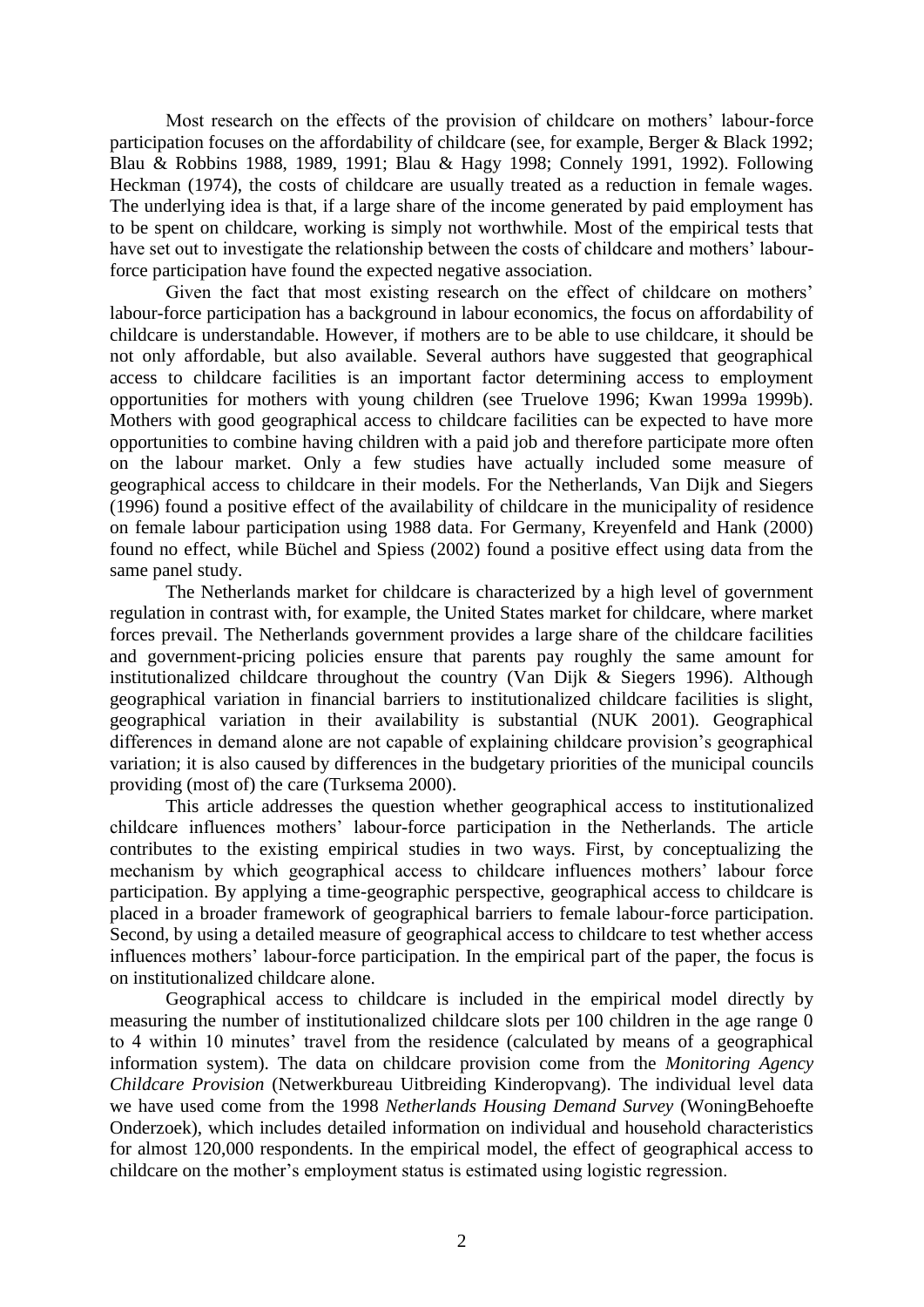#### **TIME-SPACE CONSTRAINTS, CHILDCARE AND LABOUR-FORCE PARTICIPATION**

Women face severe day-to-day space-time constraints because of their domestic workload, which limits the time available for work and getting to work, (Hanson & Pratt 1990; Pratt & Hanson 1991). These constraints form a serious geographical barrier to labour-force participation, because they restrict the spatial opportunity set of available jobs. The tight time budget caused by gender differences in household roles is thought to be an important cause of women's orientation to the local labour market (Madden 1981; see also Johnston-Anumonwo 1992 on the household responsibility hypothesis). Empirical evidence has shown that women work closer to home than men (Blumen 1994; Gordon, Kumar & Richardson 1989; McLafferty & Preston 1997; Turner & Niemeijer 1997).

For many mothers with pre-school aged children, the possibility of using childcare facilities during working hours is crucial for combining having a family with a paid job. For working women, the trip to the childcare facility draws on their limited time-space budget, which further restricts their opportunity set of available jobs. Mothers work even more close to home than women without children (see Baccaïni 1997; Rouwendal 1999). Several authors have asserted that geographical access to childcare facilities is an important factor determining access to certain job locations for women with young children (Michelson 1985, 1988; Tivers 1985, 1988; Hanson & Pratt 1988, 1990; England 1996a, 1996b; Gilbert 1998; Kwan 1999a 1999b). This assertion implies that, for many mothers, good geographical access to childcare facilities is a precondition for access to job opportunities.

The time-geographic framework proposed by Hägerstrand (1970) provides some very useful concepts that facilitate understanding of the mechanism by which geographical access to childcare influences mothers' labour-force participation. According to Hägerstrand, time is an important constraint on our spatial behavior and influences the spatial choice sets open to us in nearly every domain of our lives. Hägerstrand identified three categories of constraints: capability, coupling, and authority. Capability constraints determine a mothers' potential daily activity space, the outer border of which is delineated by the maximum time available in a day for traveling and the mode of transport used. In principle, all jobs and childcare facilities within this potential activity space are open to a mother. However, a working mother has to fit at least a stay at her work address, a visit to the childcare facility, and the trips that connect home, work and the childcare facility in her time-space budget (see also Droogleever Fortuijn and Karsten 1989). This coupling constraint limits the possible combinations of job locations and childcare facilities. Furthermore, a combined trip from home to the childcare facility and to work is only possible when due consideration is given to working hours and the opening hours of childcare facilities. This constraint further limits the possible combinations of job locations and childcare facilities.

Together, the time-space constraints determine an individual mother's potential path area (Lenntorp 1976, 1978; Burns 1979), which contains all the possible combinations of routes she can traverse while traveling between home, potential work locations, and childcare facilities. The greater the number of childcare facilities available to a mother within her potential daily activity space, the greater is the number of potential paths, and the greater the probability that she can find a combination of work location and childcare facility location that fits her time-space budget.

The best locations for childcare facilities are very close to home, very close to work, and on the way from home to work. For some mothers, using childcare close to work is the most convenient, because the coordination of working times with the opening times of the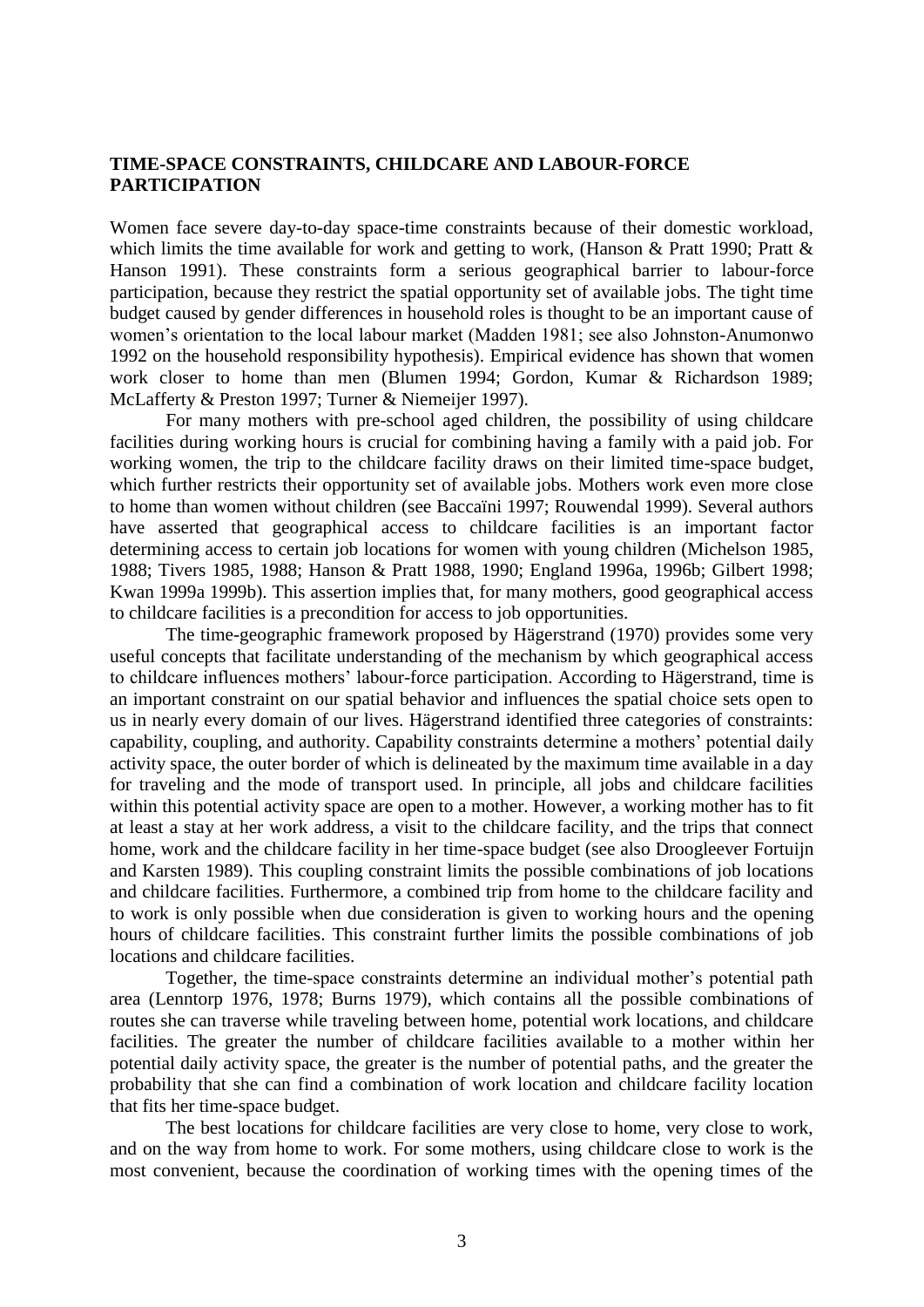childcare facility is easiest. However, we think that a measure of geographical access to childcare from the residence better measures the choice set of childcare facilities than a measure from the workplace, for three reasons. First, the location of the residence is more stable than the work location. Second, we also include in the analysis mothers without employment and for them the workplace is not defined. And third, for couples with a less gendered division of childcare tasks, childcare near home is most convenient, because it is within reach for both partners.

We therefore hypothesized that mothers with good geographical access to childcare from their residential location have a greater probability of being engaged in paid employment than mothers with poor geographical access to childcare facilities.

#### **Other determinats of mother's labour-force participation**

It is argued above that geographical access to childcare facilities partly determines a mother's access to employment opportunities. Whether mothers actually find a job depends however on local labour market characteristics. Van Ham (2002) has shown that having good geographical access to suitable employment from the residence positively influences individual labour market outcomes and leads to a greater probability of being in paid employment and better jobs for those in employment. Mothers with good geographical access to suitable employment are therefore expected to be more likely to be engaged in paid labour than mothers with poor access to employment opportunities.

The probability of being engaged in paid employment can also be expected to vary with a mother's age. Many women stop working after giving birth and do not re-enter the labour market for a few years. This practice leads to the expectation that the probability of mothers being engaged in paid employment rises with age. There are however other reasons for expecting a negative effect of a mother's age on her labour-force participation. Mothers from older cohorts grew up with more traditional ideas of gender roles than mothers from younger cohorts. Older mothers can therefore be expected to be in paid employment less often than younger mothers (Van Dijk & Siegers 1996). Furthermore, mothers who have children at a later age are more likely to have health problems related to pregnancy and childbirth, which negatively influences their labour-force participation (Henkens, Meijer & Siegers 1993; Henkens, Grift & Siegers 2002).

Highly educated mothers will have invested more in their formal human capital than less well educated mothers. Highly educated mothers can therefore be expected to be more likely than less well educated mothers to be in paid employment (Becker 1962).

Bringing up two children takes more time than bringing up one child and makes the combination of work and family even more difficult. Mothers with more than one dependent child can therefore be expected to have a lower probability of being in paid employment than mothers with only one child. Furthermore, the total costs of childcare rise when there are more children in the household. For these reasons, mothers with more than one dependent child can be expected to have a lower probability of being engaged in paid labour than mothers with only one dependent child.

Single mothers have no partner within the household to share childcare and household responsibilities. This seriously restricts their freedom to be active on the labour market (See also Kwan 1999a 1999b). Because single mothers have only one potential income, they might find care too expensive to buy. Furthermore, single mothers in the Netherlands can count on a relatively generous social security system, so there should be no necessity to be in paid employment for purely financial reasons. Single mothers can therefore be expected to have a lower probability of being engaged in paid employment than married or cohabiting mothers.

With regard to income, mothers with a working partner, or mothers with alternative sources of income, have less need to engage in paid employment for financial reasons. It can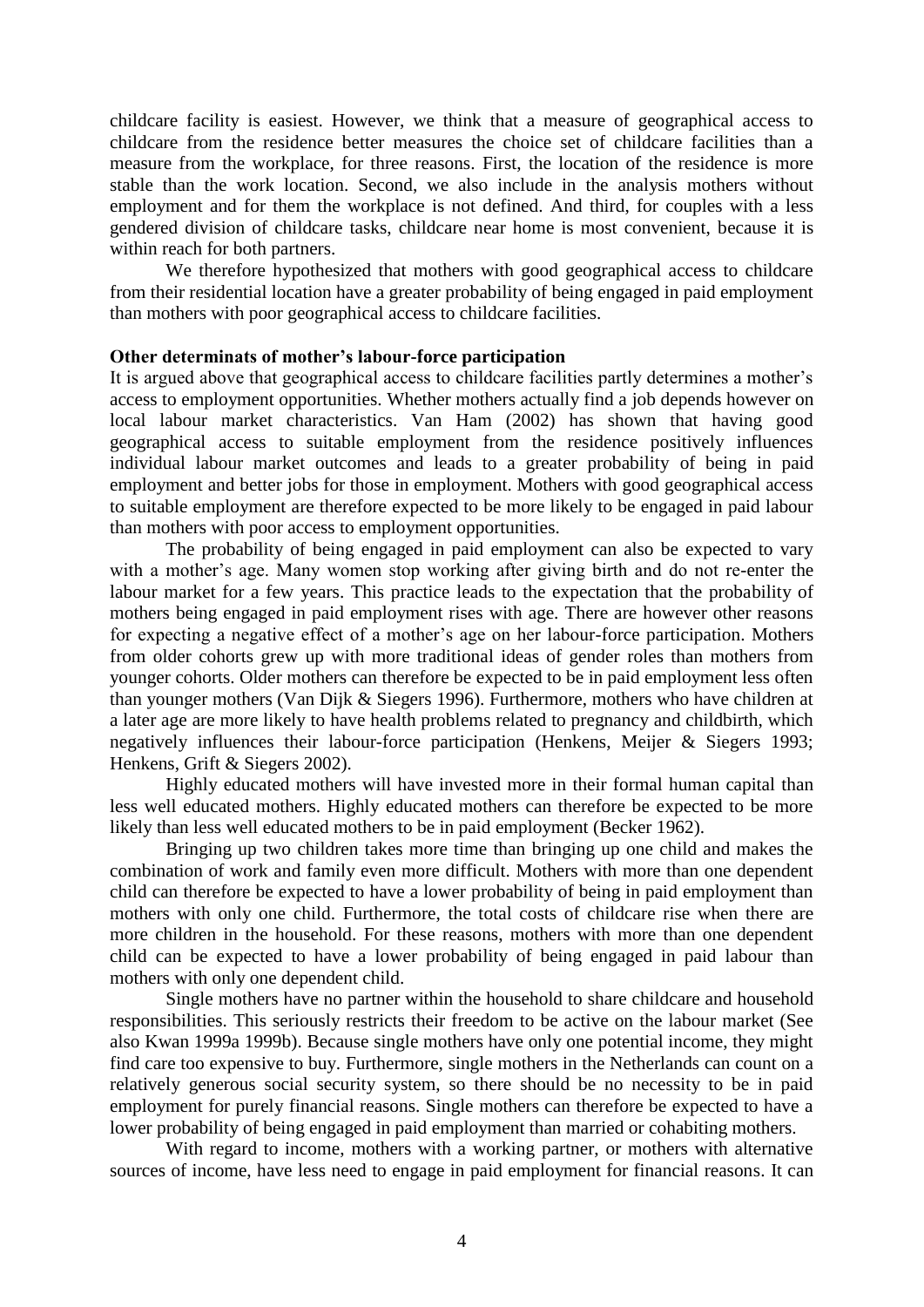therefore be expected that the greater the additional household income, the lower the probability a mother has of being engaged in paid employment.

In the Netherlands, almost 30% of the employed women who gave birth to their first child in 1997 stopped working for at least some period of time (CBS 2000). Some of these mothers do not want to combine having children with a labour career, because they give priority to bringing up their children themselves. Having a more traditional view on the upbringing of children can be expected to influence the decision not to combine careers. Such a traditional view can be expected among religious mothers, or mothers born outside the Netherlands in countries with more traditional values.

#### **DATA AND METHODOLOGY**

The data used were taken from the *Netherlands Housing Demand Survey* (WBO) conducted in 1998 by Statistics Netherlands among a sample of some 120,000 individuals (CBS 1999). The research population is representative of the Dutch population aged 18 and over and not living in an institution. The dataset includes detailed information on labour participation, household structure, and location of residence according to postal code area.

The research population consists of mothers with children in the age group 0 to 6 years old. Although most children in the Netherlands go to school at the age of 4, it was decided also to include mothers with children aged 5 and 6. The underlying idea was that mothers who do not have a paid job because of poor geographical access to childcare facilities would need some time to return to the labour market. It is therefore plausible that an effect of poor geographical access to childcare is still measurable in the first years of children going to school.

Disabled mothers were excluded from the research population. The result was a total of 9,894 mothers, just over half of whom were in paid employment for more than 12 hours a week. The limit of 12 hours a week as a minimum for being in paid employment was set, because in order to be able to measure an effect of geographical access to institutionalized childcare a mother needs to have a substantial job. A mother working for less than 12 hours a week may use more informal forms of childcare as an alternative to the institutionalized childcare included in the analysis.

#### **Description of variables**

Table 1 presents the summary statistics and definitions of the variables used in this study. The dependent variable indicates whether or not the mothers in the analysis have paid employment for more than 12 hours a week.

The main independent variable is *geographical access to childcare*. The data on institutionalized childcare per municipality comes from the *Monitoring Agency Childcare Provision* (Netwerkbureau Uitbreiding Kinderopvang; see NUK 2001). In the dataset, data on the number of day-care slots for children in the age range 0 to 4 was available for 1998, the same year as the individual data from the *Netherlands Housing Demand Survey* (WBO). In the Netherlands, in 1998 more than 70,000 slots were available; they were used by more than 130,000 children. On average, each slot was used by 1.9 children, which indicates that most mothers used day-care for only a few days a week (NUK 2001).

Geographical access to childcare is determined by the number of childcare slots within a mother's potential daily activity space, the outer border of which is delineated by the maximum time available for traveling and the mode of transport used (see Truelove 1993 for an overview of measures). Two factors are important. The first is the location of the residence vis-à-vis the spatial configuration of childcare facilities. Because childcare facilities are not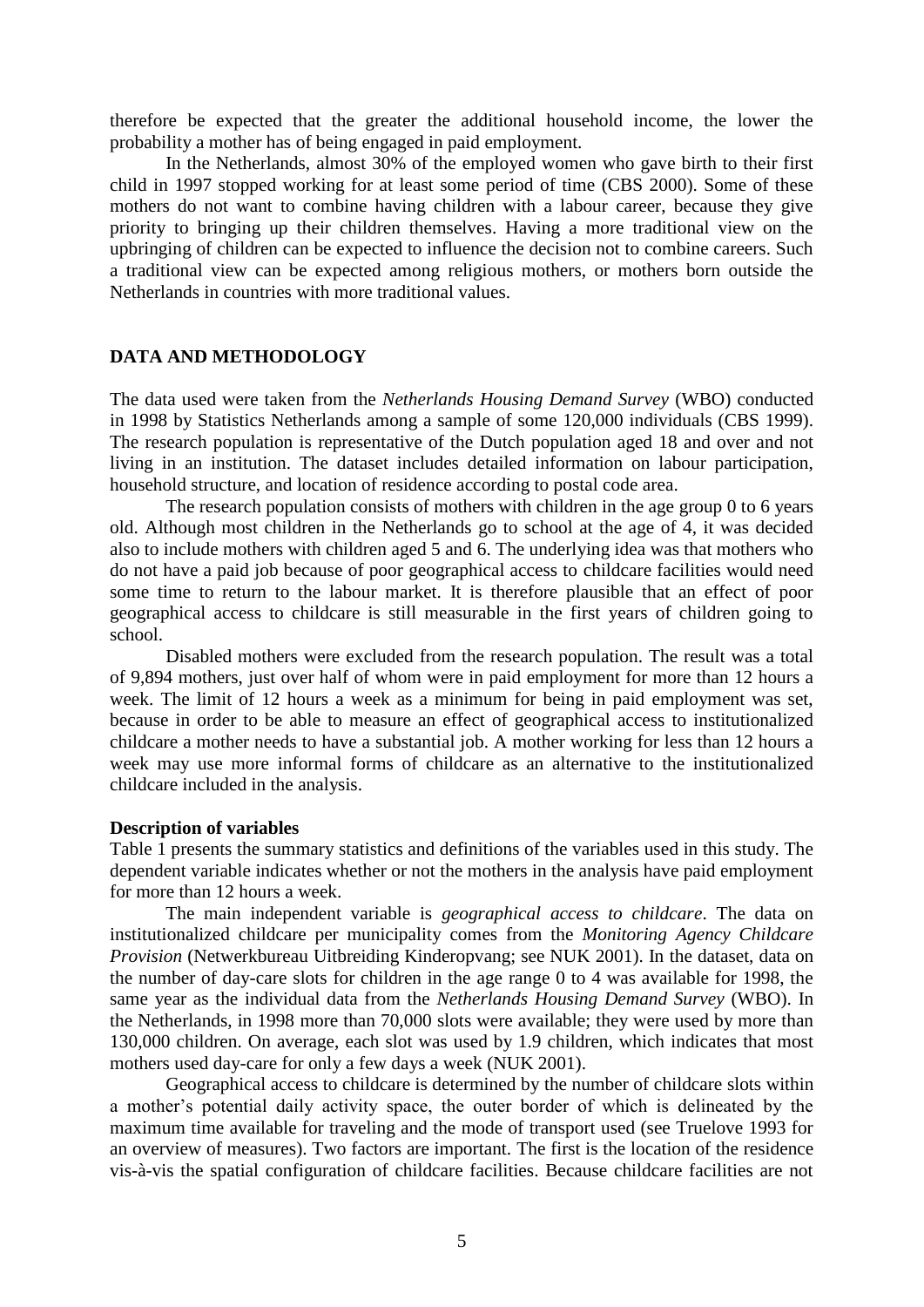evenly spread over space, given a certain traveling time, different residential locations lead to different opportunity sets of childcare facilities. The second factor is the time mothers have available for traveling to the childcare facility. As stated earlier, for many mothers wanting a paid job, this time is extremely limited. Because a mother has to combine the trip to her job with a trip to the childcare facility, its ideal location would be between the home and the work location. More than 50% of the working population in the Netherlands has a single trip to work that takes less than 15 minutes (Van Ham 2002). It was therefore decided to measure all childcare slots within 10 minutes' traveling time from residential locations (see also Truelove 1996). The absolute number of childcare slots within reach says little about the availability, so geographical access to childcare was measured relative to the number of children in the age group 0 to 4 living within the 10-minute area. The data on the number of children per age group comes from Statistics Netherlands (CBS 2003).

To calculate the geographical access to childcare variable, for each municipality the number of child-care slots was distributed over the postal code areas in the municipality (weighted by the distribution of inhabitants). There are almost 4000 postal code areas in the Netherlands with an average size of just over 10 square kilometers. The redistribution was done in order to minimize possible measurement errors on the municipality level (Van Ham 2002). We are aware of the fact that this method will introduce some error in our measure of geographical access to childcare. It would be preferable to have data with the precise addresses of childcare facilities since this would make it possible to use a point-to-point travel time to calculate access. Reliable data on this low spatial level is unfortunately not available.

To determine the weighted number of childcare slots within 10 minutes a matrix of traveling times by car over the road network between the centroids of all 4000 postal code areas was calculated using the network oriented GIS extension Flowmap (De Jong & Floor 1993). The road network used includes data on average driving speeds per road segment. Next, for each postal code Flowmap identified all other postal codes whose centroids were within 10 minutes traveling time by car over the road network (a proximity count) and added up all the children aged between 0 and 4 years old living in this area. Then, the number of childcare slots in each postal code area was divided by the number of children within 10 minutes' travel time (the slots were weighted for the number of potential users). And finally, the number of weighted childcare slots within 10 minutes' travel time was calculated with Flowmap and multiplied by 100. The resulting variable measures the number of day-care slots per 100 children in the age group 0 to 4 in the area that can be reached by car from the center of each postal code area within 10 minutes. This variable was linked to the respondents from the *Netherlands Housing Demand Survey* (WBO) based on their postal code of residence.

Figure 1 shows the spatial variation in geographical access to childcare in 1998. Large differences in geographical access within 10 minutes can be observed, from less than 3 slots per 100 children to more than 35 slots per 100 children. The best balance between slots and children can be found in the urbanized areas of the country.

-----------Please insert Figure 1 about here------------

Besides the main independent variable (geographical access to childcare), several control variables are included in the analysis. The job access variable measures the number of jobs, by job level, that can be reached from the residence by car in 15 minutes or less. It was decided to use job access within 15 minutes, because more than 50% of the working population in the Netherlands has a single trip to work of 15 minutes or less (Van Ham 2002) and mothers can be expected to be overrepresented in this group (see Baccaïni 1997;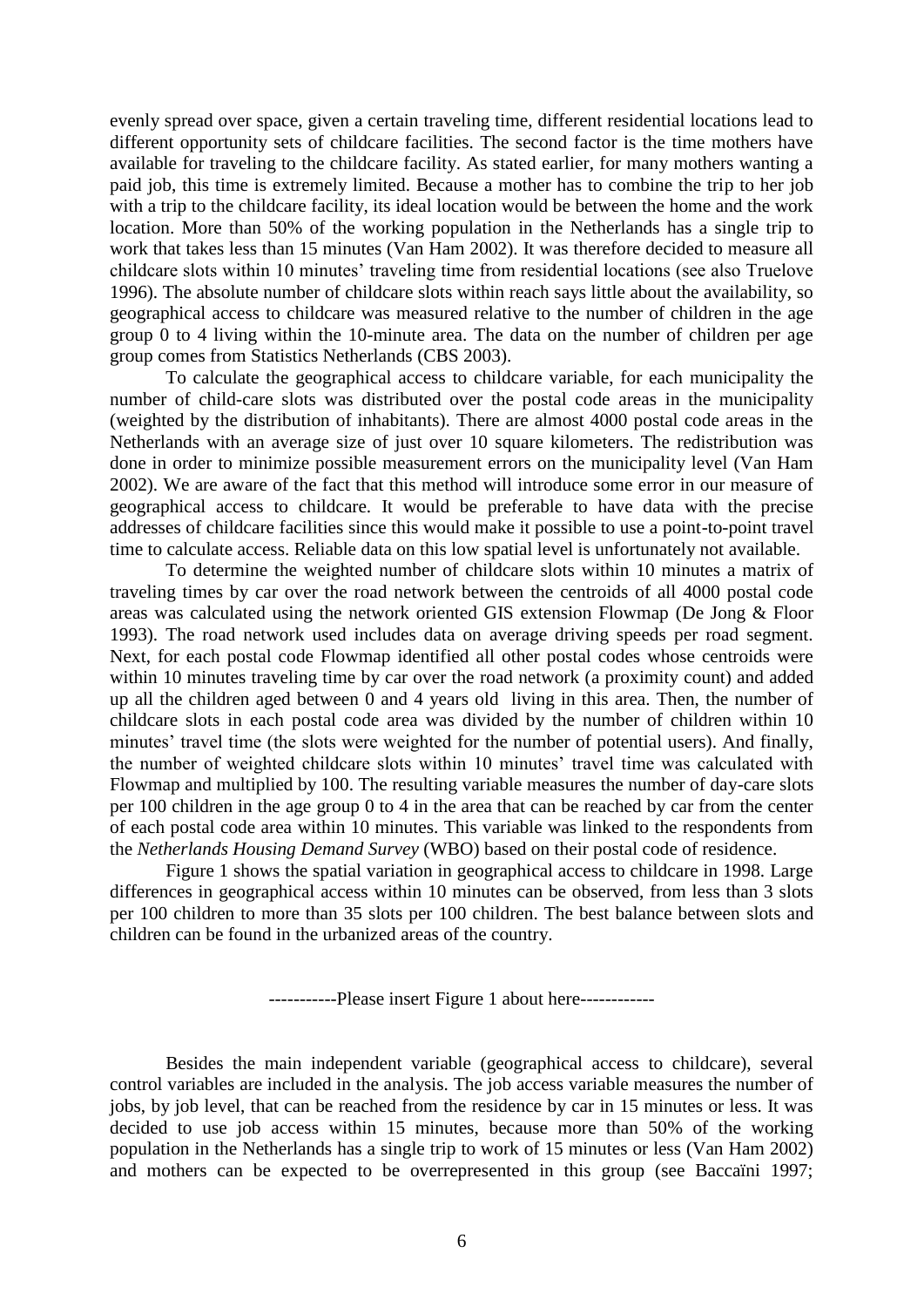Rouwendal 1999). The data on job opportunities were derived from the National Information System of Employment (LISA) for 1991 and 1994, and the Netherlands Labour Force Surveys (EBB) for 1994, 1995, and 1996, conducted by Statistics Netherlands (CBS 1997) The measure of job access was calculated with the GIS extension Flowmap (De Jong & Floor 1993). We allotted a measure of job access to all mothers on the basis of the postal code area of residence and their level of formal education (see Van Ham, Hooimeijer & Mulder 2001 for a detailed description of the method used).

The age of the mothers was measured in years. To account for non-linearity of the age effect, both a linear and a quadratic term of the age variable were included. Level of education was measured in five categories: primary education; lower secondary education; upper secondary education; higher vocational education; university education. The presence of more than one child under the age of 12 in the household was indicated by a dummy. Another dummy was included for single mothers. Additional household income was defined as the monthly household income minus the monthly earnings of the respondent in 1,000 euro. Whether or not a mother is categorized as an immigrant was based on the country of birth and measured by a dummy. Mothers born in Suriname, Netherlands Antilles, Turkey and Morocco are categorized as immigrants. Another dummy measures whether the mother is religious or not. Mothers attending one or more religious ceremonies per week are categorized as religious.

-----------Please insert Table 1 about here------------

#### **Method of analysis**

Since the dependent variable in the model is dichotomous (whether or not in paid employment for more than 12 hours a week), a logistic regression model was used. Two alternative, more sophisticated models were considered before this straightforward model was chosen.

First, we considered using a multi-level model, because our data includes both individual level and postcode area level information. Ignoring the nested nature of this data could possibly lead to a violation of the standard assumption of independence of observations that underlies traditional regression models. This might lead to biased estimates of the standard errors of the coefficients, because the random disturbances in the regression are correlated (see, for example, Moulton 1990). However, the results and standard errors from a multi-level model (results not shown) did not differ substantially from the results from a simple logistic regression model. This is a result of the large number of postcodes (3949), and therefore the small number of respondents per postcode area.

Second, a model that corrects for selectivity bias was considered. Women with children in the age range 0-6 might be a selective category; it may be assumed that the selection process (having children) is related to our dependent variable (whether or not in paid employment). Women who decide to have children might be less oriented to their labour career than women who decide not to have children (yet). Analyzing participation while restricting the sample to mothers could therefore lead to biased results. A variant of Heckman's (1979) two-step selection model—Van de Ven and Van Praag's (1981) bivariate probit model with sample selection—was used to see to what extent the results were biased by selectivity of the research population (results not shown). The results did not lead us to use a more sophisticated model than simple logistic regression, since the estimates of the parameters and the standard errors remained stable. The only difference worth mentioning is the effect of education. After correction for the probability of having children, the effect of education on being in paid employment was slightly smaller compared with the model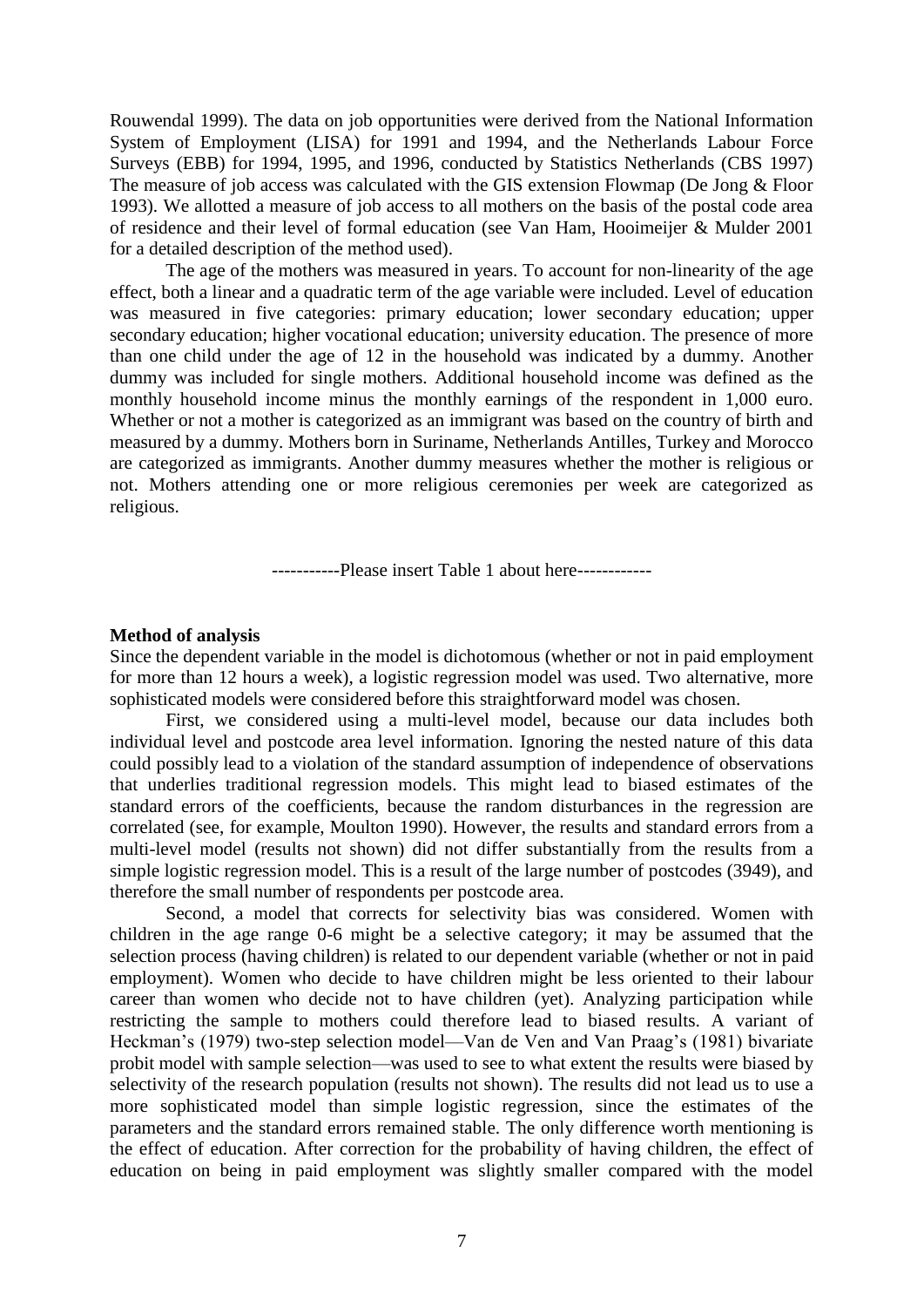without correction. This difference can be explained by the effect of education on the probability of having children. The probability of having children at a certain age is smaller for women with a higher level of education than for women with a lower level of education.

## **RESULTS**

Table 2 presents the results of the logistic regression model of the probability for mothers with children in the age range 0 to 6 of being in paid employment for more than 12 hours a week.

Good geographical access to childcare, measured as the number of childcare slots per 100 children in an area within 10 minutes' traveling from the residence, was expected to have a positive effect on the probability of being engaged in paid employment. Fully in line with our expectations, having good access to childcare increases a mother's probability of being engaged in paid employment. One extra childcare slot per 100 children increases the odds of a mother being in paid employment by 2.2%. This effect is quite large in comparison with, for example, the effect of level of education on a mother's labour-force participation. Geographical access to childcare for the mothers in the model ranges from 0 to almost 30 childcare slots per 100 children (see Table 1). So the effect of having the maximum geographical access to childcare compared with the minimum is similar to the effect of an extra level of education.

As expected, having good access to employment has a positive effect on the probability of being engaged in paid employment. Mothers who live at a location from which they can reach many jobs within 15 minutes' travel time have a greater probability of being engaged in paid employment than mothers who do not.

The probability of mothers being engaged in paid employment increases initially with age and subsequently falls. Also as expected, the probability of being engaged in paid employment increases markedly with the educational level of the mother. The odds for a mother with a university degree being engaged in paid employment are almost 8 times the odds for a mother with only primary education.

In line with our hypothesis, the results show that having more than one child aged 12 years or less decreases the probability of being engaged in paid employment. Also in line with our hypothesis, the results show that single mothers have a smaller probability of being engaged in paid employment than married or cohabiting mothers. As expected, the higher the additional household income, the lower the probability that a mother works.

Surprisingly, we did not find any effect of being an immigrant mother on the probability of being employed. The effect is only significant after omitting the dummy for having more than one child from the model. So the effect of being a traditional mother influences the probability of being in paid employment via the number of children and not via being an immigrant mother. Being a religious mother has the effect one would expect on labour-force participation, also after controlling for the effect of having more than one child. Mothers who visit one or more religious ceremonies per week have a significantly lower probability of being engaged in paid employment than non-religious or less religious mothers.

-----------Please insert Table 2 about here------------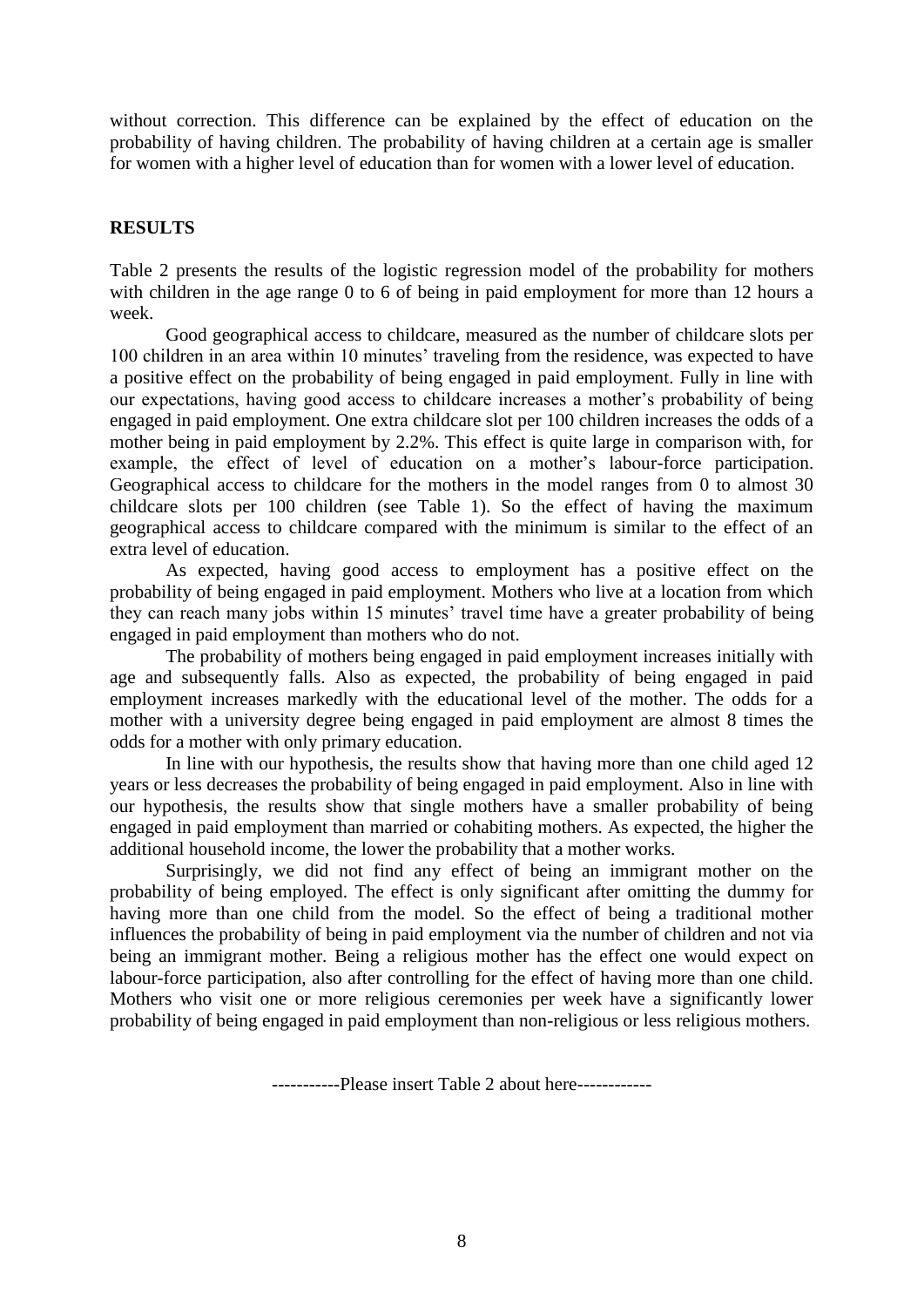#### **DISCUSSION**

This article contributes to the existing literature on childcare and mothers' labour-force participation by focusing on geographical access to childcare rather than the costs of childcare. It is argued that, in the explanation of mothers' labour-force participation, it is important to include their geographical access to childcare, because that shapes their spatial choice set and influences their opportunities to combine childcare responsibilities with having a paid job. In the case of the Netherlands as compared with the United States, geographical access to childcare is even more relevant than spatial variation in the costs of care, because thanks to government regulation of the childcare market—there is little spatial variation in the financial barriers to institutionalized childcare. There are, however, enormous spatial differences in the availability of institutionalized childcare facilities, so that mothers living at different locations have different geographical access to childcare facilities.

In the theoretical framework, using concepts from time-geography, geographical access to childcare is placed in a broader framework of geographical barriers to labour-force participation. It is argued that the greater the number of childcare facilities available to a mother within an acceptable traveling time from her home, the easier it is for her to find a suitable combination of work location and location of childcare facility which fits in her timespace budget and enables her to participate on the labour market. We therefore hypothesized that mothers of young children with good geographical access to childcare from the residential location have a greater probability of being engaged in paid employment than mothers with poor access to childcare facilities. The hypothesis was tested for the Netherlands for institutionalized childcare only. Fully in line with our expectations, the results of our analysis showed that good geographical access to childcare increases the probability of mothers being in paid employment. Our results showed that one extra childcare slot per 100 children on the local labour market increases the odds of a mother being in paid employment by 2.2%. This effect is quite large in comparison with, for example, the effect of level of education on labour-force participation.

The inclusion of the geographical access to childcare variable may not have been optimal. We used what Kwan (1999a) refers to as a 'conventional access measure' that is based on the locational proximity of opportunities (childcare) to a single reference point (center of the postal code of residence). According to Kwan, such a measure cannot reflect interpersonal differences in geographical access to childcare, because mothers differ in their time budgets, activity patterns, and modes of transport. A more detailed measure of geographical access to childcare would require detailed information on individual potential path space; this was not available in our (or most other) data. Applying more advanced measures of geographical access (to childcare) is a challenge for future research and data collection.

The finding that good geographical access to childcare positively influences mothers' labour-force participation is important for our understanding of the relationship between the spatial context and individual labour-market careers. The implication is that some locations are more suitable than others for combining having a family with having a paid job. This discrepancy may lead to more pressure on the housing market on those locations with good access to both jobs and childcare facilities. The results also imply that offering childcare facilities in residential areas may encourage mothers' labour-force participation.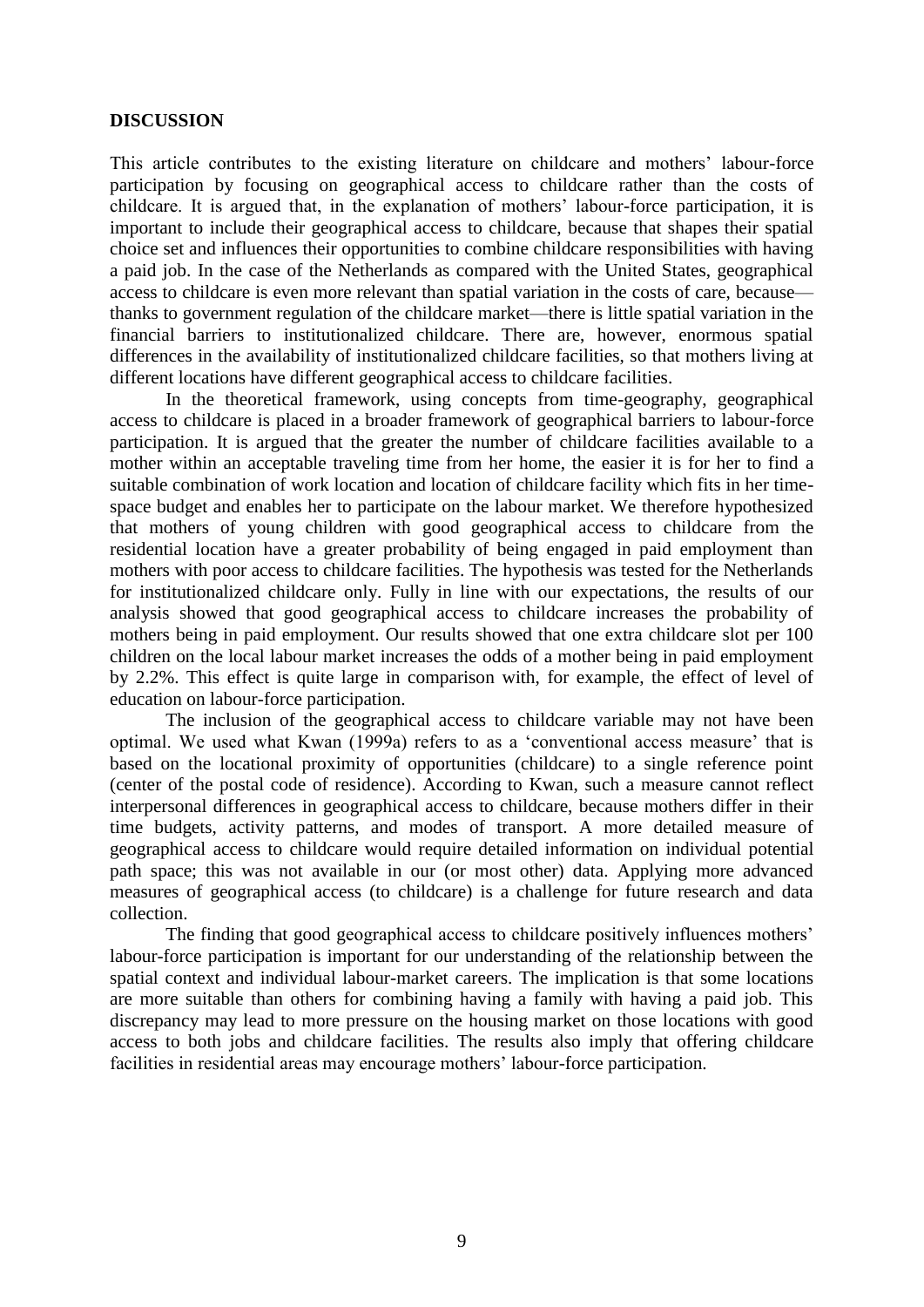#### **Acknowledgements**

This research was supported by the Netherlands Organization for Scientific Research (NWO Aspasia grant 015.000.013). The authors express their gratitude to Serv Vinders from the *Monitoring Agency Childcare Provision* (Netwerkbureau Uitbreiding Kinderopvang) in The Hague for the opportunity to use the very detailed data on childcare provision in the Netherlands. The authors further express their gratitude to *Childcare on-line* (kinderopvangonline) for delivery of data on childcare for an earlier version of this article.

#### **REFERENCES**

- BACCAÏNI, B. (1997), Commuting and residential strategies in the Île-de-France: Individual behaviour and spatial constraints. *Environment and Planning A* 29, pp. 1801-1829.
- BECKER, G. (1962), Human capital: a theoretical and empirical analysis. *Journal of Political Economy* 70, pp. 9-46.
- BERGER, M.C. & D.A. BLACK (1992), Child care subsidies, quality of care, and the labor supply of low-income, single mothers. *Review of Economics and Statistics* 74, pp. 635-642.
- BLAU, D.M. & A.P. HAGY (1998), The Demand for Quality in Child Care. *Journal of Political Economy* 106, pp. 104-146.
- BLAU, D.M. & P.K. ROBBINS (1988), Child care costs and family labor supply. *Review of Economics and Statistics* 70, pp. 374-381.
- BLAU, D.M. & P.K. ROBBINS (1989), Fertility, employment, and child care costs. *Demography* 26, pp. 287-299.
- BLAU, D.M. & P.K. ROBBINS (1991), Child care demand and labor supply of young mothers over time. *Demography* 28, pp. 333-351.
- BLUMEN, O. (1994), Gender differences in the journey to work. *Urban Geography* 15, pp. 223-245.
- BÜCHEL, F. & C.K SPIESS (2002), Kindertageseinrichtungen und Müttererwerbstätigkeit Neue Ergebnisse zu einem bekannten Zusammenhang (Childcare and mothers' labourforce participation – New results). *Vierteljahrshefte zur Wirtschaftsforschung* 71, pp. 95-113.
- BURNS, L.D. (1979), *Transportation, temporal, and spatial components of accessibility*. Lexington, MA: Lexington Books.
- CBS (1997), *Enquête Beroepsbevolking 1996* (Labour Force Survey 1996). 's-Gravenhage: Sdu.
- CBS (1999), *WoningBehoefte Onderzoek 1998* (Housing Demand Survey 1998). 's-Gravenhage: Sdu.
- CBS (2000), Werkende moeders (Working mothers). *INDEX* 5, pp. 26-27.
- CBS (2003), *Statline*. Voorburg/Heerlen: Centraal Bureau voor de Statistiek.
- CONNELY, R. (1991), The importance of child care costs to women's decision making. *In*: D.M. BLAU, ED., *The economics of Child Care*, pp. 87-118. New York: Sage Foundation.
- CONNELY, R. (1992), The effect of child care costs on married women's labor force participation. *The Review of Economics and Statistics* 74, pp. 83-90.
- DE JONG, T. & H. FLOOR (1993), Flowmap: een programma voor het weergeven en analyseren van interactiegegevens (Flowmap: a software package for displaying and analysing interaction data). *Planning, methodiek en toepassing* 44, pp. 16-31.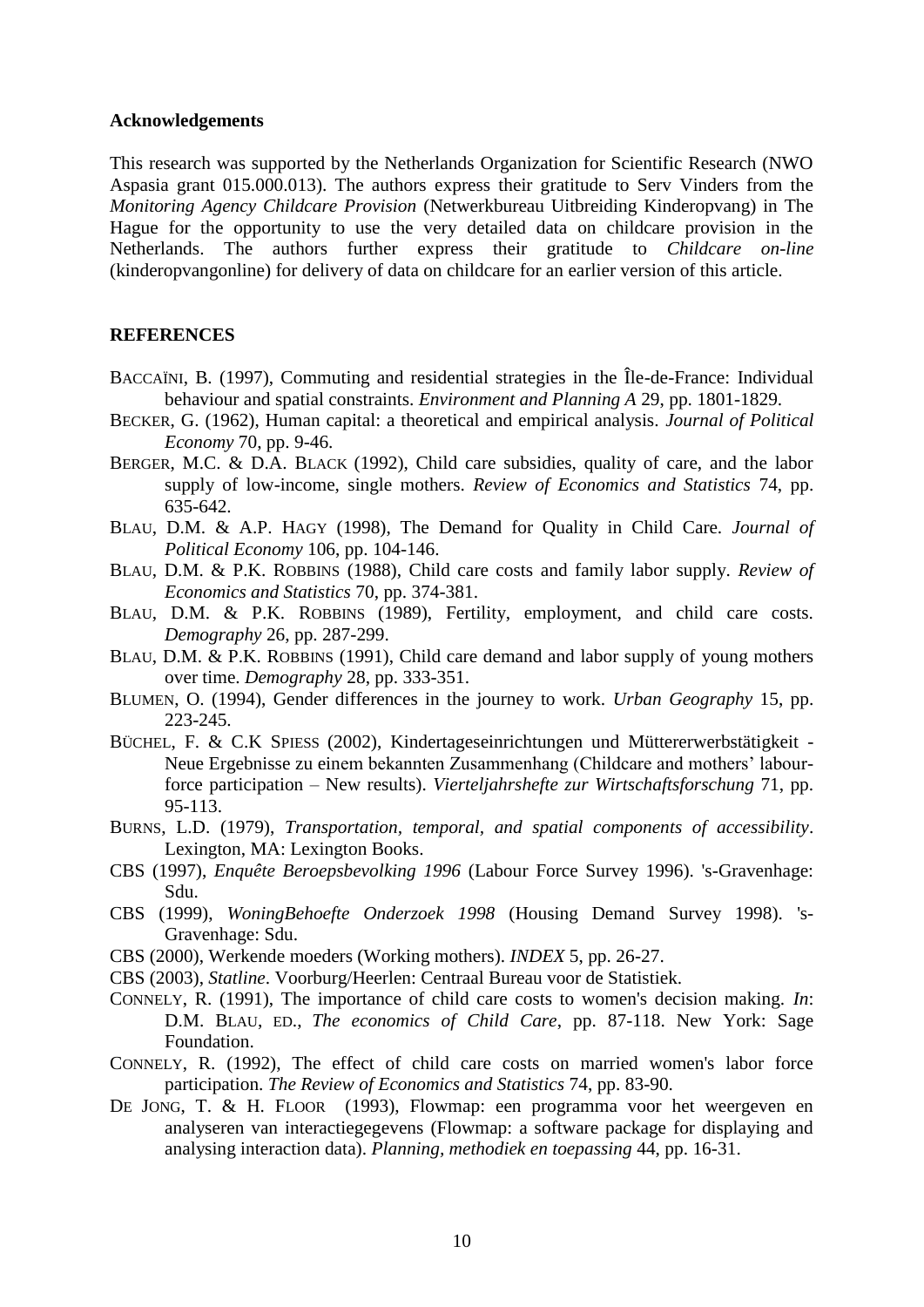- DROOGLEEVER FORTUIJN, J. & L. KARSTEN (1989), Daily activity patterns of working parents in the Netherlands. *Area* 21, pp. 365-376.
- ENGLAND, K. (1996a), Mothers, wives, workers: The everyday lives of working mother. *In*: K. ENGLAND, ed., *Who Will Mind the Baby?*, pp. 109-122. London: Routledge.
- ENGLAND, K. (1996b), Who will mind the baby? *In*: K. ENGLAND, ed., *Who Will Mind the Baby?*, pp. 3-19. London: Routledge.
- GILBERT, M.R. (1998), "Race," space, and power: the survival strategies of working poor women. *Annals of the Association of American Geographers* 88, pp. 595-621.
- GORDON, P., A. KUMAR & H.W. RICHARDSON (1989), Gender differences in metropolitan travel behaviour. *Regional Studies* 23, pp. 499-510.
- HÄGERSTRAND, T. (1970), What about people in regional science? *Papers of the Regional Science Association* 24, pp. 7-21.
- HANSON, S. & G. PRATT (1988), Reconceptualizing the links between home and work in urban geography. *Economic Geography* 64, pp. 299-321.
- HANSON, S. & G. PRATT (1990), Geographic perspectives on the occupational segregation of women. *National Geographic Research* 6, pp. 376-399.
- HECKMAN, J. (1974), Effects of childcare programs on women's work effort. *Journal of Political Economy* 82, pp. 136-169.
- HECKMAN, J. (1979), Sample selection bias as a specification error. *Econometrica* 47, pp. 153-161.
- HENKENS, K., Y. GRIFT & J. SIEGERS (2002), Changes in female labour supply in the Netherlands 1989-1998: The case of married and cohabiting women. *European Journal of Population* 18, pp. 39-57.
- HENKENS, K., L. MEIJER & J. SIEGERS (1993), The labour supply of married and cohabiting women in the Netherlands, 1981-1989. *European Journal of Population* 9, pp. 331- 352.
- JOHNSTON-ANUMONWO, I. (1992), The influence of household type on gender differences in work trip distance. *The Professional Geographer* 44, pp. 161-169.
- KREYENFELD, M. & K. HANK (2000), Does the availability of child care influence the employment of mothers? Findings from western Germany. *Population Research and Policy Review* 19, pp. 317-337.
- KWAN, M-P. (1999a), Gender and individual access to urban opportunities: a study using space-time measures. *Professional Geographer* 51, pp. 210-227.
- KWAN, M-P. (1999b), Gender, the home-work link, and space-time patterns of nonemployment activities. *Economic Geography* 75 (4), pp. 370-394.
- LENNTORP, B. (1976), *Paths in Space-Time Environments: A Time-Geographic Study of the Movement Possibilities of Individuals*. Lund, Sweden: Royal University of Lund, Department of Geography.
- LENNTORP, B. (1978), A time-geographic simulation model of individual activity programmes. *In*: T. CARLSTEIN, D. PARKES, & N. THRIFT, eds., *Human Activity and Time Geography*, pp. 162-180. London, UK: Edward Arnold.
- MADDEN, J.F. (1981), Why women work closer to home. *Urban Studies* 18, pp. 181-194.
- MCLAFFERTY, S. & V. PRESTON (1997), Gender, race, and the determinants of commuting: New York in 1990. *Urban Geography* 18, pp. 192-212.
- MICHELSON, W. (1985), *From Sun to Sun: Daily Obligations and Community Structure in the Lives of Employed Women and Their Families*. Totowa, NJ: Rowman & Allanheld.
- MICHELSON, W. (1988), Divergent convergence: The daily routines of employed spouses as a public affairs agenda. *In*: C. ANDREW & B.M. MILROY, ed., *Life Spaces: Gender, Household, Employment*, pp. 81-101. Vancouver: University of British Columbia Press.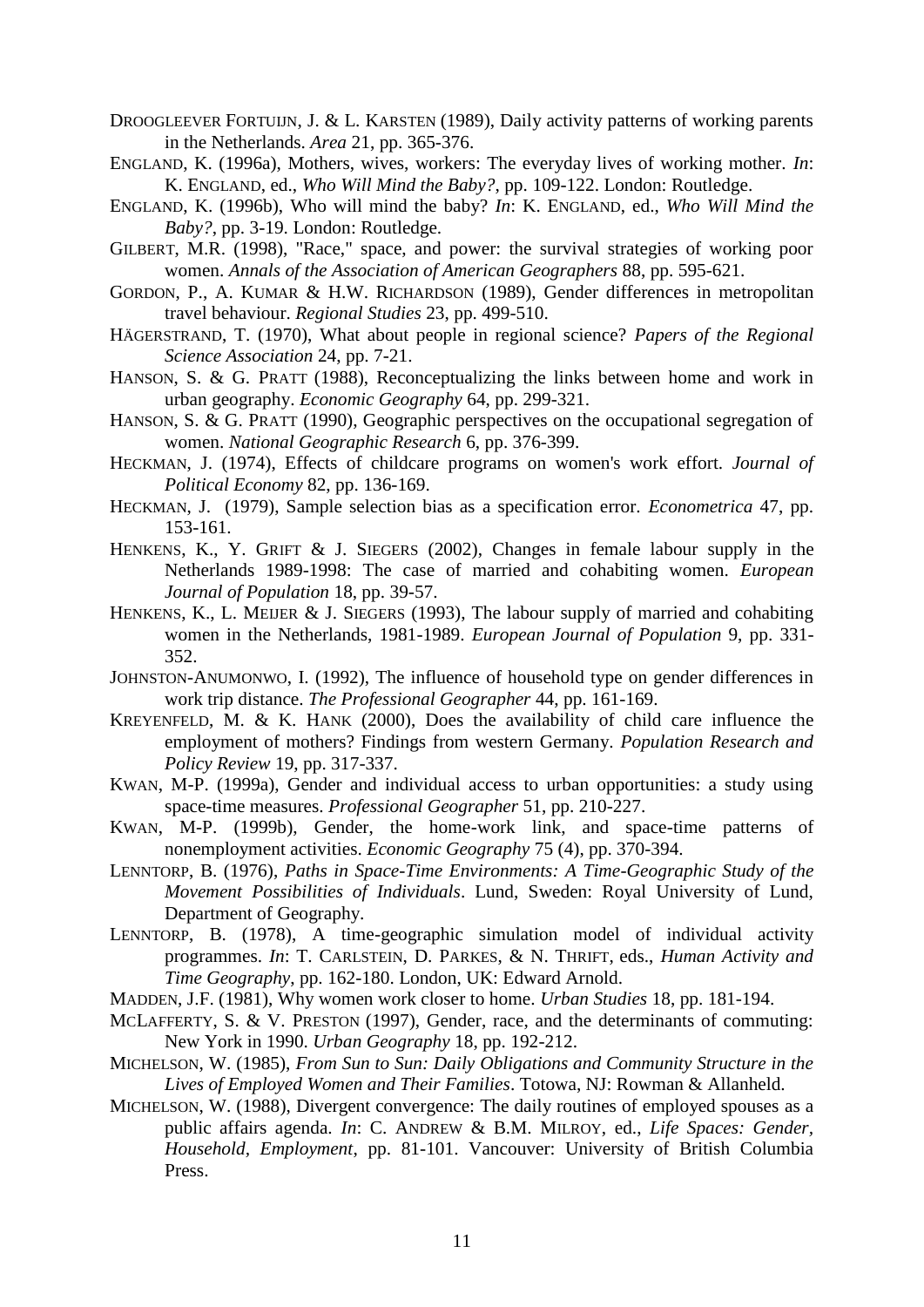MOEN, P. (ed.) (2003), *It's about time. Couples and Careers*: Cornell University Press.

- MOULTON, B.R. (1990), An illustration of a pitfall in estimating the effects of aggregate variables on micro units. *Review of Economics and Statistics* 32, pp. 334-338.
- NUK (2001), *Monitor uitbreiding kinderopvang 2001* (*Monitor Childcare Provision 2001*). Den Haag: Netwerkbureau Uitbreiding Kinderopvang.
- OECD (2002), *Babies and Bosses - Reconciling Work and Family Life (Volume 1): Australia, Denmark and the Netherlands*. Paris: OECD Publications.
- PRATT, G. & S. HANSON (1991), Time, space, and the occupational segregation of women: a critique of human capital theory. *Geoforum* 22, pp. 149-157.
- ROUWENDAL, J. (1999), Spatial job search and commuting distances. *Regional Science and Urban Economics* 29, pp. 491-517.
- SCP (1999), *Naar andere tijden? Tijdsbesteding en tijdsordening in Nederland, 1975-1995* (To another time? Time use and time structuring in the Netherlands, 1975-1995). The Hague: Elsevier Bedrijfsinformatie.
- TIVERS, J. (1985), *Women Attached: The Daily Lives of Women with Young Children*. London: Croom Helm.
- TIVERS, J. (1988), Women with young children: Constraints on activities in the urban environment. *In*: J. LITTLE, L. PEAKE & P. RICHARDSON, eds., *Women in Cities: Gender and the Urban Environment*, pp. 84-97. New York: New York University Press.
- TRUELOVE, M. (1993), Measurement of spatial equity. *Environment and Planning C* 11, pp. 19-34.
- TRUELOVE, M. (1996), The locational context of child care centers in metropolitan Toronto. *In:* K. ENGLAND, ed., *Who will mind the baby?: geographies of child care and working mothers*, pp. 93-108. London: Routledge.
- TURKSEMA, R.W. (2000), *The supply of day care*. Utrecht: ICS
- TURNER, T. & D.A. NIEMEIER (1997), Travel to work and household responsibility: new evidence. *Transportation* 24, pp. 397-419.
- VAN DE VEN, W.P.M.M. & B.M.S. VAN PRAAG (1981), The demand for deductibles in private health insurance: a probit model with sample selection. *Journal of Econometrics* 17, pp. 229-252.
- VAN DIJK, L. & J. SIEGERS (1996), The effect of the supply of subsidized day-care facilities on female labour supply. *Labour: Review of Labour Economics and Industrial Relations* 10, pp. 559-582.
- VAN HAM, M. (2002), *Job access, workplace mobility, and occupational achievement*. Delft: Eburon.
- VAN HAM, M., P. HOOIMEIJER & C.H. MULDER (2001), Urban form and job access: disparate realities in the Randstad. *Journal of Economic and Social Geography* 92, pp. 231-246.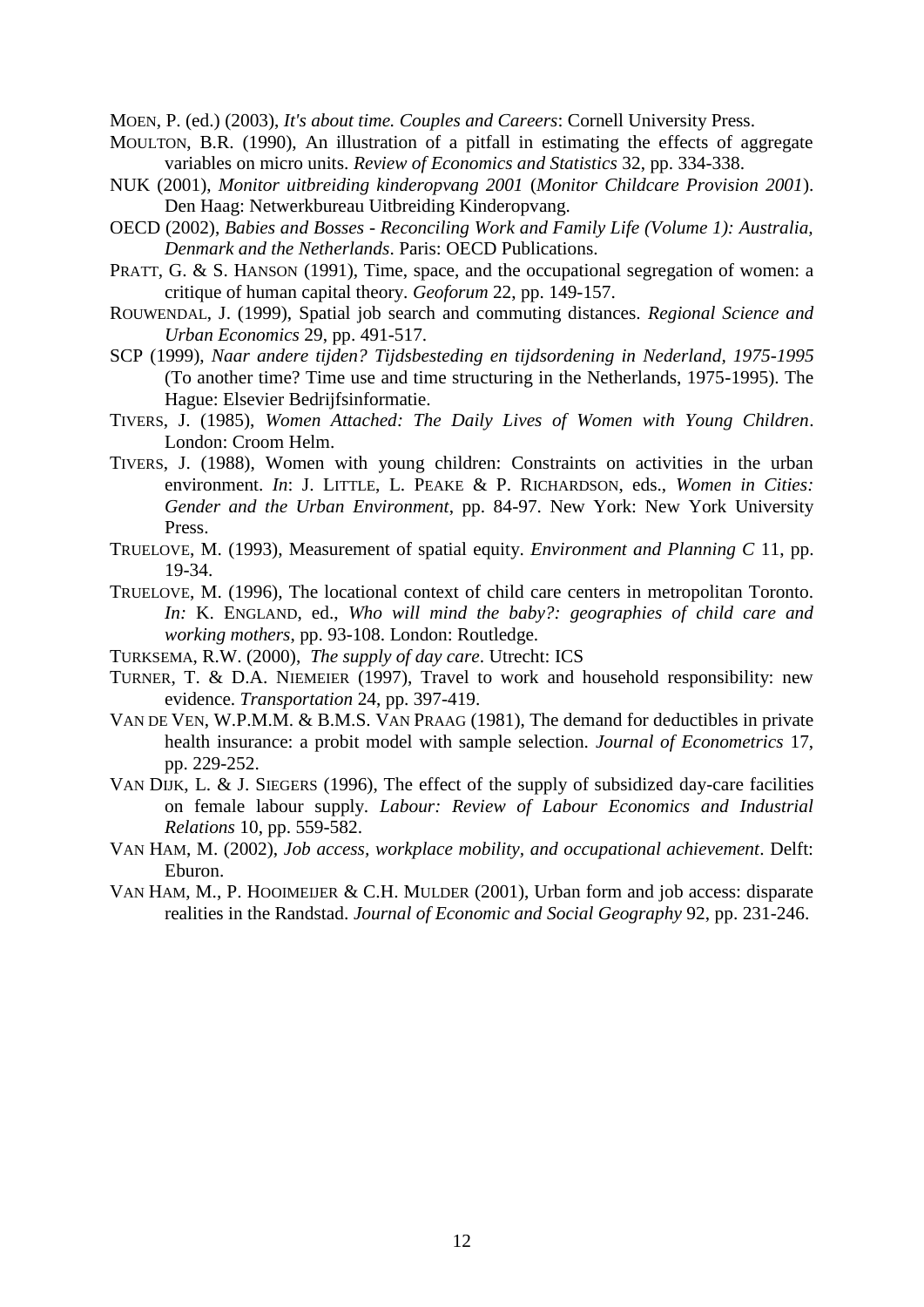|                                             | Mean  | Std. Dev. | Range             |
|---------------------------------------------|-------|-----------|-------------------|
| Dependent (works more than 12 hours a week) | 0.51  |           | $0 \text{ or } 1$ |
| Access to childcare (per 100 children)      | 6.20  | 3.65      | $0-29.5$          |
| Job access (in 100,000 jobs)                | 0.90  | 0.98      | $0 - 5.48$        |
| Age (in years)                              | 33.38 | 4.73      | 18-46             |
| Primary education                           | 0.11  |           | $0$ or $1$        |
| Lower secondary education                   | 0.22  |           | $0$ or $1$        |
| Upper secondary education                   | 0.47  |           | $0 \text{ or } 1$ |
| Higher vocational education                 | 0.16  |           | $0 \text{ or } 1$ |
| University education                        | 0.05  |           | $0 \text{ or } 1$ |
| More than one child (under the age of 12)   | 0.69  |           | $0$ or $1$        |
| Single                                      | 0.05  |           | $0 \text{ or } 1$ |
| Additional income (in 1,000 euro)           | 1.57  | 0.97      | $-0.91 - 9.93$    |
| Immigrant (based on country of birth)       | 0.04  |           | $0 \text{ or } 1$ |
| Religious (1 or more rel. cer. per week)    | 0.13  |           | $0 \text{ or } 1$ |
| Number of respondents $= 9894$              |       |           |                   |

Table 1. *Variable summary statistics and definitions.*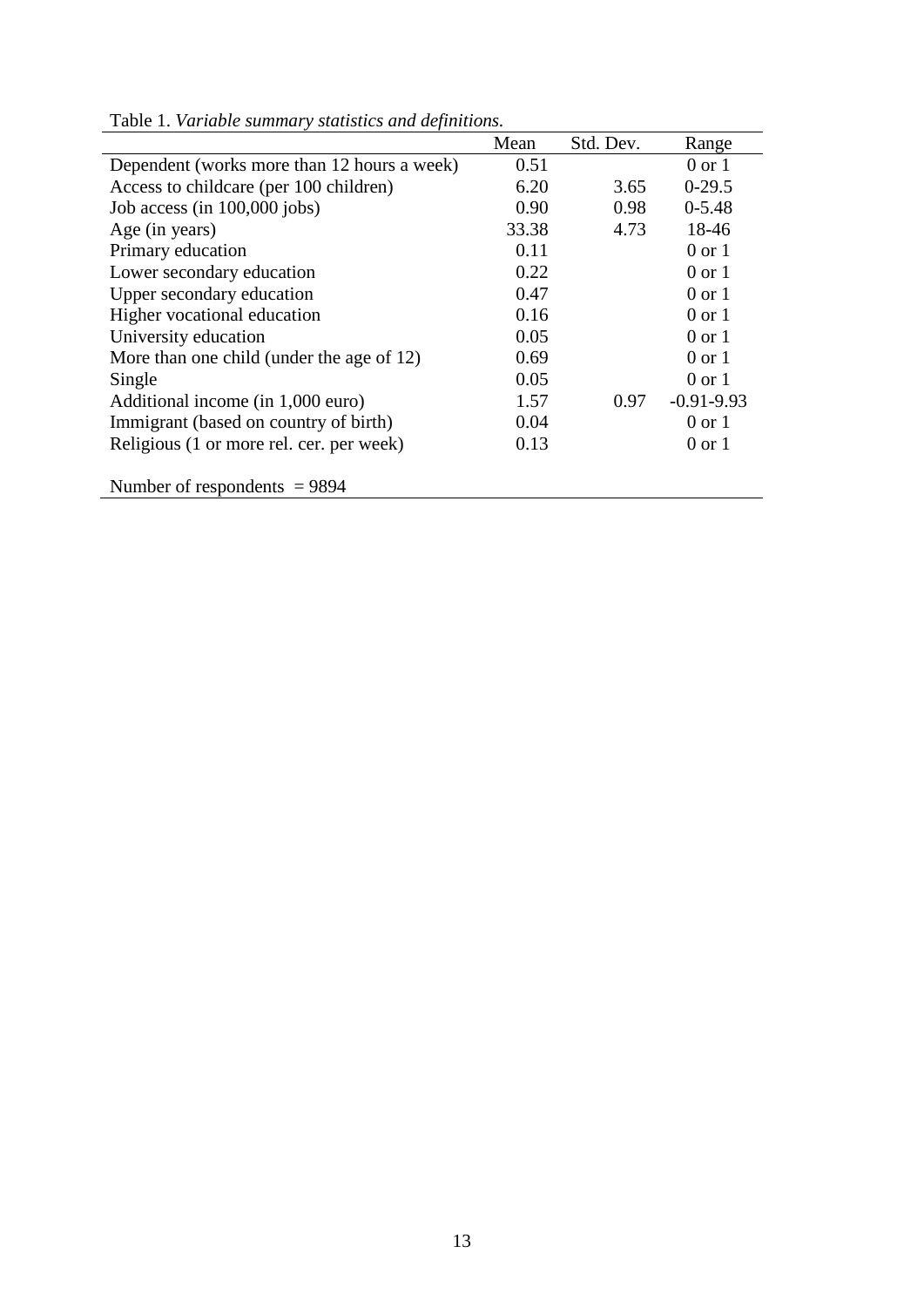| B                                                                             |       |       | Exp(B)    |       |  |  |
|-------------------------------------------------------------------------------|-------|-------|-----------|-------|--|--|
| 0.022                                                                         | $***$ | 0.007 |           | 1.022 |  |  |
| 0.057                                                                         | $**$  | 0.027 |           | 1.058 |  |  |
| 0.258                                                                         | ***   | 0.049 |           | 1.295 |  |  |
| $-0.003$                                                                      | ***   | 0.001 |           | 0.997 |  |  |
| $\overline{0}$                                                                |       |       |           |       |  |  |
| 0.477                                                                         | ***   | 0.085 |           | 1.612 |  |  |
| 1.074                                                                         | ***   | 0.079 |           | 2.928 |  |  |
| 1.908                                                                         | ***   | 0.095 |           | 6.738 |  |  |
| 2.078                                                                         | ***   | 0.136 |           | 7.988 |  |  |
| $-0.924$                                                                      | ***   | 0.052 |           | 0.397 |  |  |
| $-0.749$                                                                      | ***   | 0.113 |           | 0.473 |  |  |
| $-0.242$                                                                      | ***   | 0.025 |           | 0.785 |  |  |
| $-0.113$                                                                      |       | 0.118 |           | 0.893 |  |  |
| $-1.032$                                                                      | ***   | 0.069 |           | 0.356 |  |  |
| $-4.607$                                                                      | ***   | 0.805 |           | 0.010 |  |  |
|                                                                               |       |       |           |       |  |  |
|                                                                               |       |       |           |       |  |  |
| $-2$ Log likelihood = 12093<br>Model Chi-square = 1616, df = 13, sig = $0.00$ |       |       |           |       |  |  |
|                                                                               |       |       |           |       |  |  |
|                                                                               |       |       | St. Error |       |  |  |

Table 2. *Logistic regression model of mothers being employed for more than 12 hours a week.*